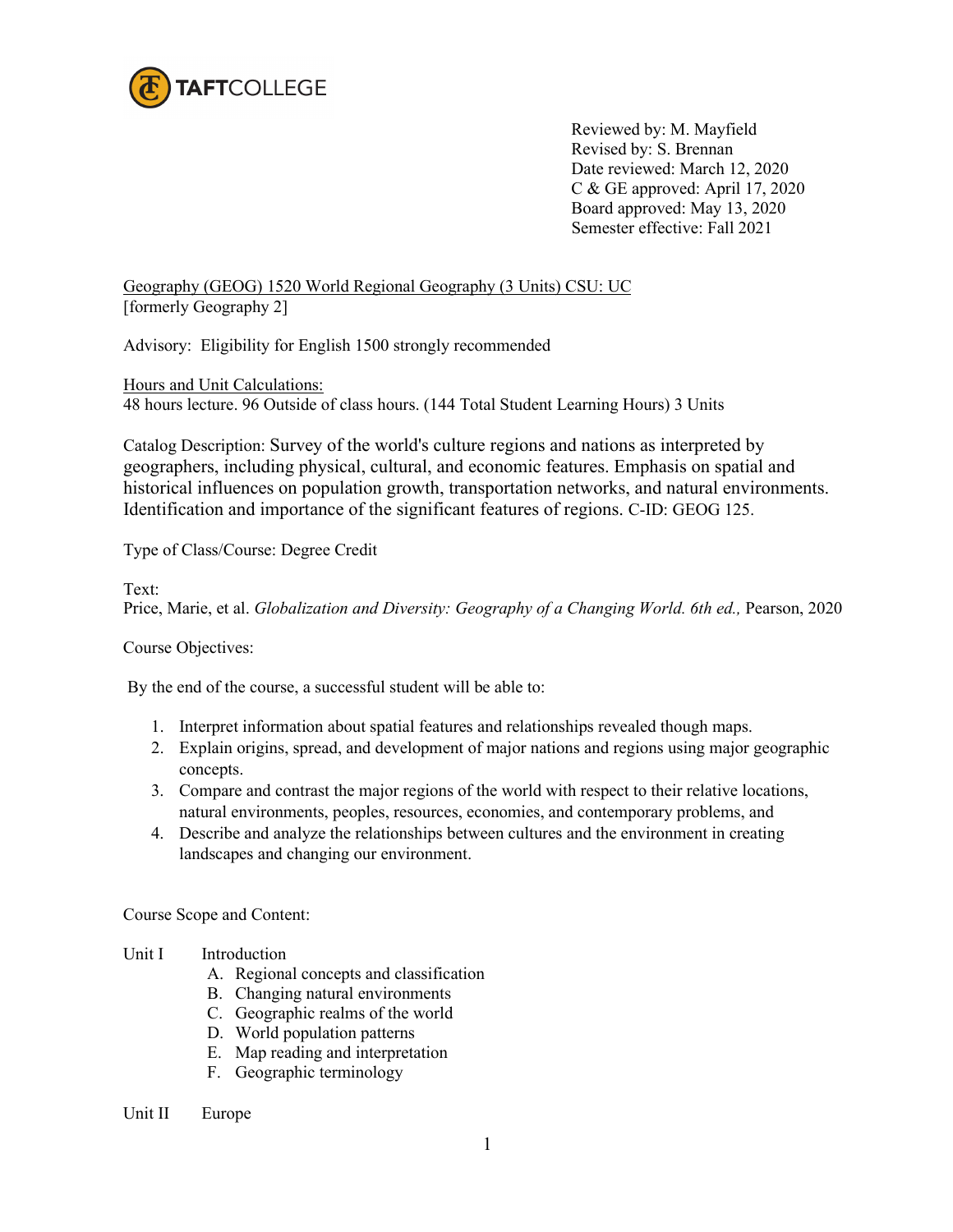

- A. Population and population patterns
- B. Culture
- C. Physical geography
- D. Significant issues
- Unit III Russia and Central Eurasia
	- A. Population and population patterns
	- B. Culture
	- C. Physical geography
	- D. Significant issues
- Unit IV North America
	- A. Population and population patterns
	- B. Culture
	- C. Physical geography
	- D. Significant issues
- Unit V Central America
	- A. Population and population patterns
	- B. Culture
	- C. Physical geography
	- D. Significant issues
- Unit VI South America
	- A. Population and population patterns
	- B. Culture
	- C. Physical geography
	- D. Significant issues
- Unit VII The Middle East
	- A. Population and population patterns
	- B. Culture
	- C. Physical geography
	- D. Significant issues

## Unit VIII Africa

- A. Population and population patterns
- B. Culture
- C. Physical geography
- D. Significant issues

## Unit IX Southwest Asia – India and the Indian perimeter

- A. Population and population patterns
- B. Culture
- C. Physical geography
- D. Significant issues
- Unit X East/Southeast Asia
	- A. Population and population patterns
	- B. Culture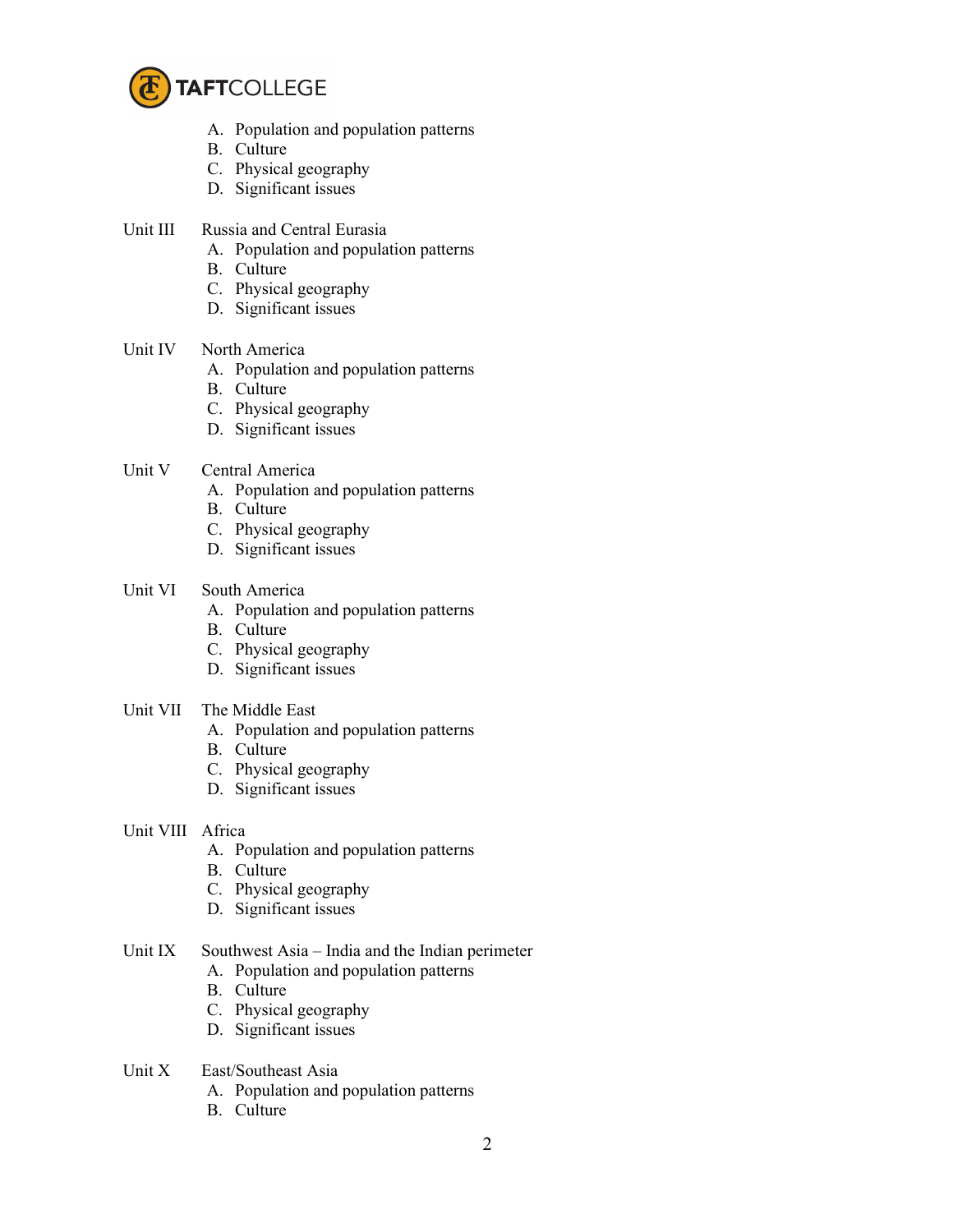

- C. Physical geography
- D. Significant issues

## Unit XI Oceana

- A. Population and population patterns
- B. Culture
- C. Physical geography
- D. Significant issues

Learning Activities Required Outside of Class:

The students in this class will spend a minimum of 6 hours per week outside of the regular class time doing the following:

- 1. Studying
- 2. Answering questions
- 3. Skill practice
- 4. Completing required reading
- 5. Written work
- 6. Preparation of oral reports to give in class

Methods of Instruction:

- 1. Lecture-discussion periods.
- 2. Exercises in the construction and utilization of maps.
- 3. Frequent use of visual teaching materials, including video's, slides, films, charts, and graphs.
- 4. Oral reports on selected world countries.
- 5. Daily exercises in atlas use.

Methods of Evaluation:

- 1. Substantial writing assignments such as:
	- a. research papers
	- b. essay questions
	- c. other written reports
- 2. Unit tests, including:
	- a. multiple choice
	- b. matching
	- c. true or false
- 3. Outside reports
	- a. lab reports
	- b. research projects with substantive writing component

Supplemental Data: